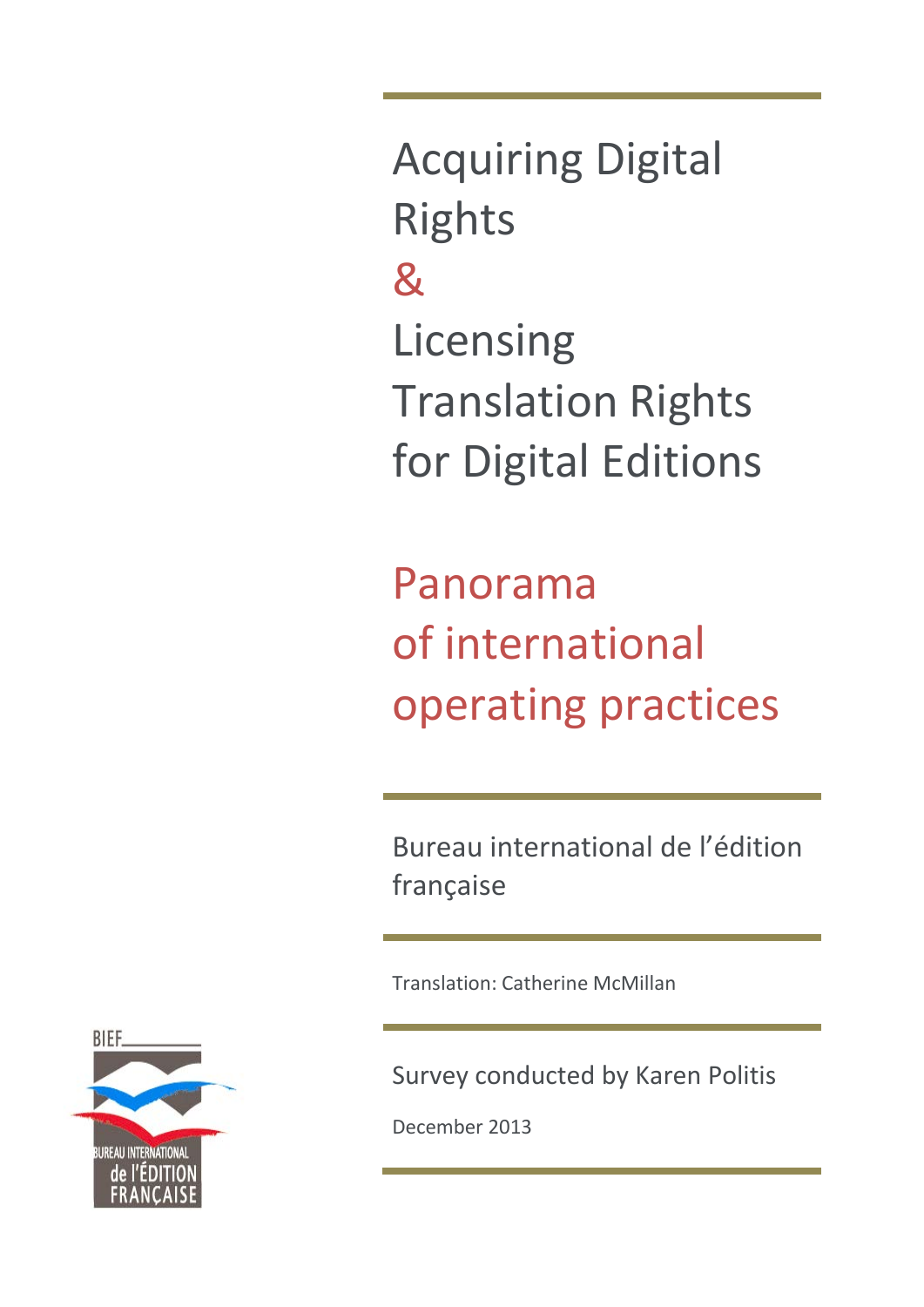# *ACQUISITION OF DIGITAL RIGHTS*

# *SUMMARY*

# SYSTEMATIZING PRACTICES

#### DRAFTING THE CONTRACT

- Digital rights are acquired for primary exploitation but also, more and more frequently, for a subsidiary exploitation (with the possibility of transfer to a third party) including the right to license translation rights.
- In 90% of cases, publishers acquire verbatim rights for the work. They also frequently obtain the rights to produce enhanced content or multimedia versions.
- 80% of the publishing houses represented by the sample are reluctant to acquire digital rights separately from print rights.
- Digital rights are generally acquired for the same duration as print rights, with slight differences from country to country.
- The principle of a 'renegotiation' clause is now becoming a systematic part of transactions.

### PRODUCTION

- Text only works constitute most of the available offer. Illustrated books still remain frequently excluded from the digital offer.
- Publishers do not simply digitalize new titles: for the great majority, the digitalization of their backlist is on-going.
- All the houses who participated use DRM to protect their files.

### REMUNERATION

- When digital rights are acquired in an addendum, no publisher proposes a *refresher-advance* systematically.
- Concerning the remuneration of authors, the application of a rate between 21% and 25%, based on the publisher's net receipts, seems to be wide practice.

### COMMERCIAL POLICY

• If national legislation permits, the most common promotional offer used by publishing houses involves a reduction in price for the digital version of a book.

# EMERGING PRACTICES

### DRAFTING THE CONTRACT

- The refusal to grant digital rights has been observed, especially by backlist authors.
- The insertion of a termination clause applying exclusively to digital rights (minimum sales) appears in acquisition contracts.

2 *Summary – Acquiring and Licensing digital rights: a panorama of international practices - © BIEF*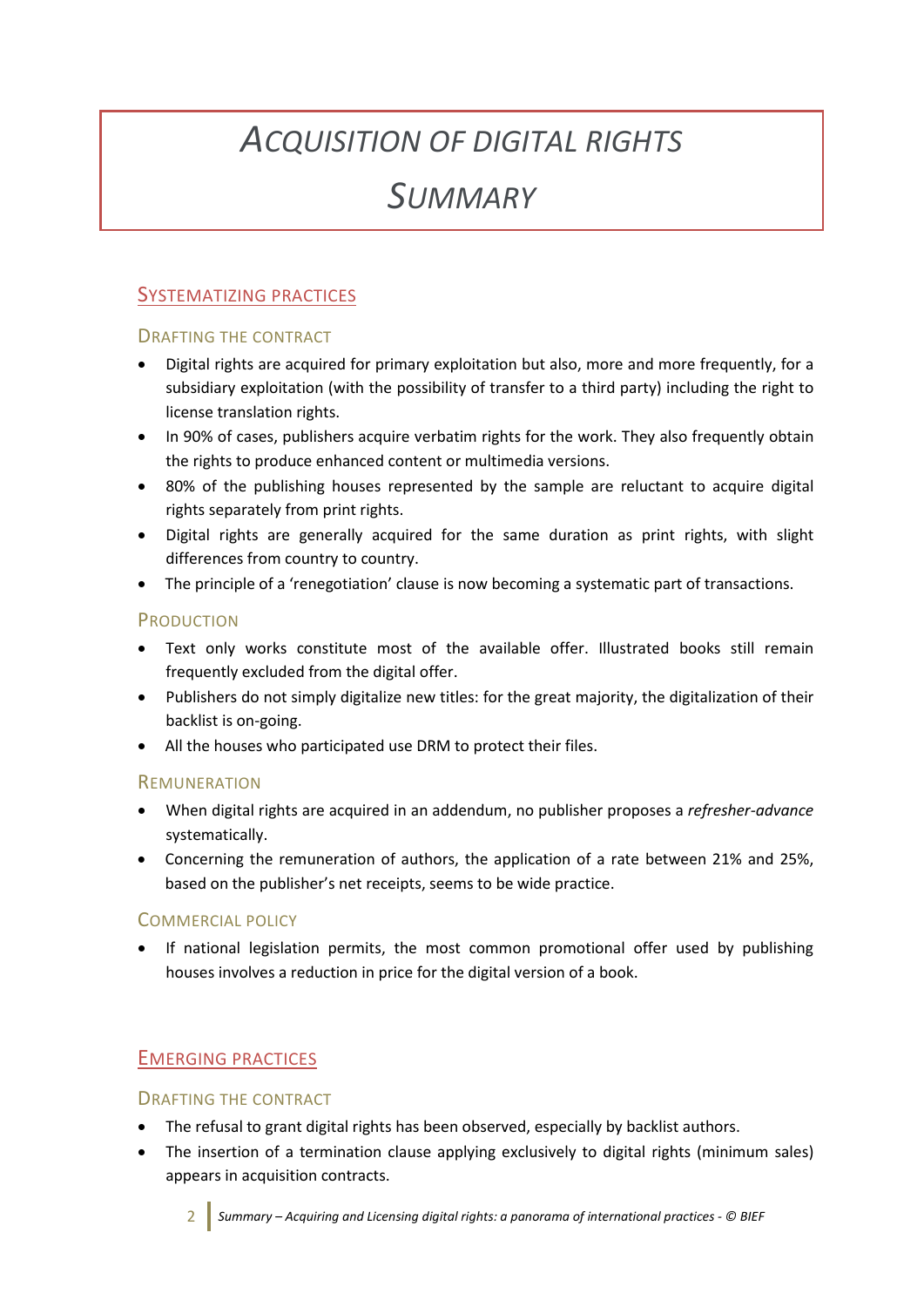## PRODUCTION

- Certain houses have established a 'Good/OK for digital diffusion', mostly for illustrated books.
- More and more houses now have their own virtual warehouses; the others stock their files on an exterior platform.
- Digital books are, in majority, diffused by downloading but the streaming offer is growing.
- Half of the respondent publishers have begun to develop applications.
- With the appearance of proprietary formats, more and more publishers are considering the possibility of no longer encoding their data in the future.

### REMUNERATION

- Requests for specific advances for digital sales are made, but rarely.
- Certain houses accept to operate graded remuneration.
- More and more houses send separate sales reports for digital versions.

#### COMMERCIAL POLICY

- Publishing houses are more frequently approached by agents who seek to negotiate a maximum difference between the price of the print edition and the price of the e-book, and a maximum discount granted to the e-book distributor.
- Flexibility in price fixing: publishing houses are practising dynamic pricing policies.
- All houses now use the possibility for the reader to download a part of the work free as a marketing lever.

# PRACTICES STILL EVOLVING

### DRAFTING THE CONTRACT

- The definition of 'out of print' in the digital context has not been harmonized.
- The management of territories in the electronic diffusion context still poses some problems for titles in English, Spanish and Portuguese.

#### **PRODUCTION**

• The practice of sending 'proof of publication' has not been standardised.

#### **REMUNERATION**

- No homogenous practice seems to be emerging in terms of calculating the author's remuneration for 'special' sales, e-lending to an individual borrower or e-lending to a library.
- Publishing houses are trying out new schemes of the *digital-first* or *digital-only list* type, without any homogenous practice in terms of author's remuneration.